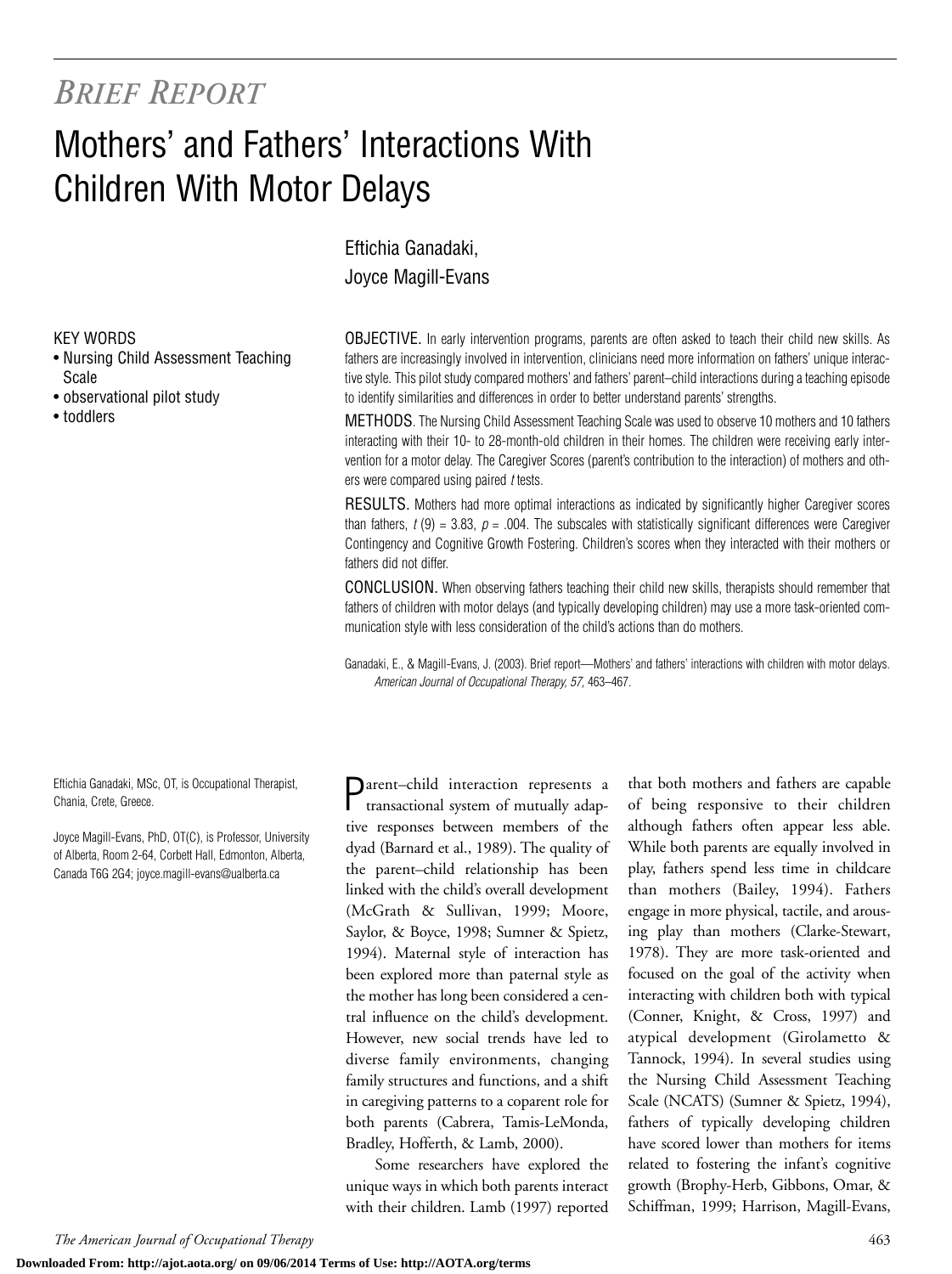& Sadoway, 2001; Nakamura, Stewart, & Tatarka, 2000).

Evidence (Harrison et al., 2001; Nakamura et al., 2000) suggests that typically developing children behave differently with their mothers than with their fathers and are more responsive (modify their behavior based on the other's behavior) to their fathers. Based on a study of 20 month-old typically developing children, Clarke-Stewart (1978) concluded that children's greater responsiveness to fathers may be because they were expecting a more playful interaction.

Although these studies revealed important information on the unique ways in which fathers interact with their children, research on parent–child interaction when the child has special needs is less frequent. Among the existing studies there is agreement that interaction patterns exhibited with typically developing children and children with motor difficulties are similar. Any differences appear to be a matter of degree rather than of type of behavior (Barrera & Vella, 1987). These results, however, come from studies that focus only on mothers. Information on father–child interaction and differences between mothers' and fathers' interactions when a child has atypical development is limited.

Occupational therapists address environmental influences on the child's development. Understanding mothers' and fathers' interactions with their children with motor delays provides information to assist therapists in assessments and providing appropriate intervention (Davis, 1994). While mothers are often the primary caregivers, fathers are increasingly involved in family-centered programs. Therapists may be unprepared to assess paternal behavior. There is a need for knowledge about fathers' interactive styles. Therefore, the first question addressed in this pilot study was whether there were differences between fathers' and mothers' interaction patterns as measured by the Caregiver scores on the Nursing Child Assessment Teaching Scale (NCATS). A second question addressed differences on the Child NCATS score in order to ascertain whether or not differences on Caregiver scores related to how the child interacted with his or her mother versus father. An observational analytical

design was used to compare parent–child interactions within the context of an exploratory, descriptive pilot study.

#### Methods

Individual parent–child interactions of mothers and fathers were videotaped in their homes. The NCATS was used to score the interaction from the videotape.

#### *Participants*

A convenience sample of 10 families with children with motor delays (associated with a diagnosis such as cerebral palsy or indicated by a delay on a standardized motor measure) was recruited from early intervention programs and programs at a rehabilitation hospital. Each mother–father pair of parents resided together, were Canadians, and were not recent immigrants. The parents were white–Caucasian except two parents from one family who were Indian and one father who was Japanese. Mothers (*M* = 31.7) and fathers ( $M = 33.7$ ) ages and education (mothers =  $13.8$ ; fathers =  $13.6$ ) were similar. All fathers were employed full-time whereas 3 mothers were at home, 2 worked part-time from home, and 5 worked fulltime. The median income was \$60,000–69,000 Canadian (*n* = 9). The mother was identified as the major caregiver in all but one family where parents shared care.

The sample consisted of 6 boys and 4 girls who ranged from 10 to 28 months of age (*M* = 21.8). Eight children were firstborn and one child was a twin. The severity of impairment was determined using the Gross Motor Function Classification System (GMFCS) (Palisano et al., 1997). Six children had mild motor difficulties (two with developmental delay, one with ataxia, one with hemiparesis, and two with cerebral palsy) and were walking independently. Of the remaining four children (one with hemiplegia, two with spina bifida, one with hydrocephalus), two scored at level II (would eventually walk without assistive devices) and two at level III (would walk with assistive devices) of the GMFCS. These four children had greater difficulties in gross motor development than fine motor skills. All four were learning to use an assistive device to walk.

Cognitive and language skills were not measured; however, all of the children vocalized during the observations and understood verbal directions.

#### *Measures*

*Nursing Child Assessment Teaching Scale (NCATS)* (Sumner & Spietz, 1994). The NCATS, developed with mothers, guides the observation of caregiver–child interactions during a brief (less than 10 minutes) semi-structured teaching episode. It consists of 73 items that are scored only by a trained certified observer on a dichotomous "yes or no" scale. There are six conceptually derived subscales. Four subscales (Sensitivity to Cues, Response to Distress, Social–Emotional Growth Fostering, Cognitive Growth Fostering) represent the contributions of the caregiver during the interaction and result in a Total Caregiver score (maximum = 50). Two subscales (Clarity of Cues, Responsiveness to Caregiver) represent the child's contributions and provide a Total Child score (maximum = 23). Contingency (behavior that considers or reacts to the actions of the second person) scores for the caregiver and the child can also be obtained. Higher scores indicate more optimal parent–child interactions. The developers of the NCATS report acceptable Cronbach's coefficient alphas for the Caregiver (.87) and Child score (.76) based on studies with mothers (Sumner & Spietz). Cronbach's alphas for fathers' Caregiver scores were lower (.70) (Harrison et al., 2001). Scores on the NCATS discriminate between groups (e.g., pre-term and full-term infants) expected to differ in dyadic interactions (Sumner & Spietz).

*Gross Motor Function Classification System for Cerebral Palsy (GMFCS)* (Palisano et al., 1997). The GMFCS was used to describe each child's motor function. It is an ordinal, five-level classification system representing clinically meaningful distinctions in motor function. The levels for each child in this study were described earlier. Nominal group process and Delphi survey methods with consensus among 48 experts were employed to establish content validity. Interrater reliability  $(K)$  was .55 for children under 2 years and .75 for children 2 to 12 years old (Palisano et al.).

464 *July/August 2003, Volume 57/Number 4*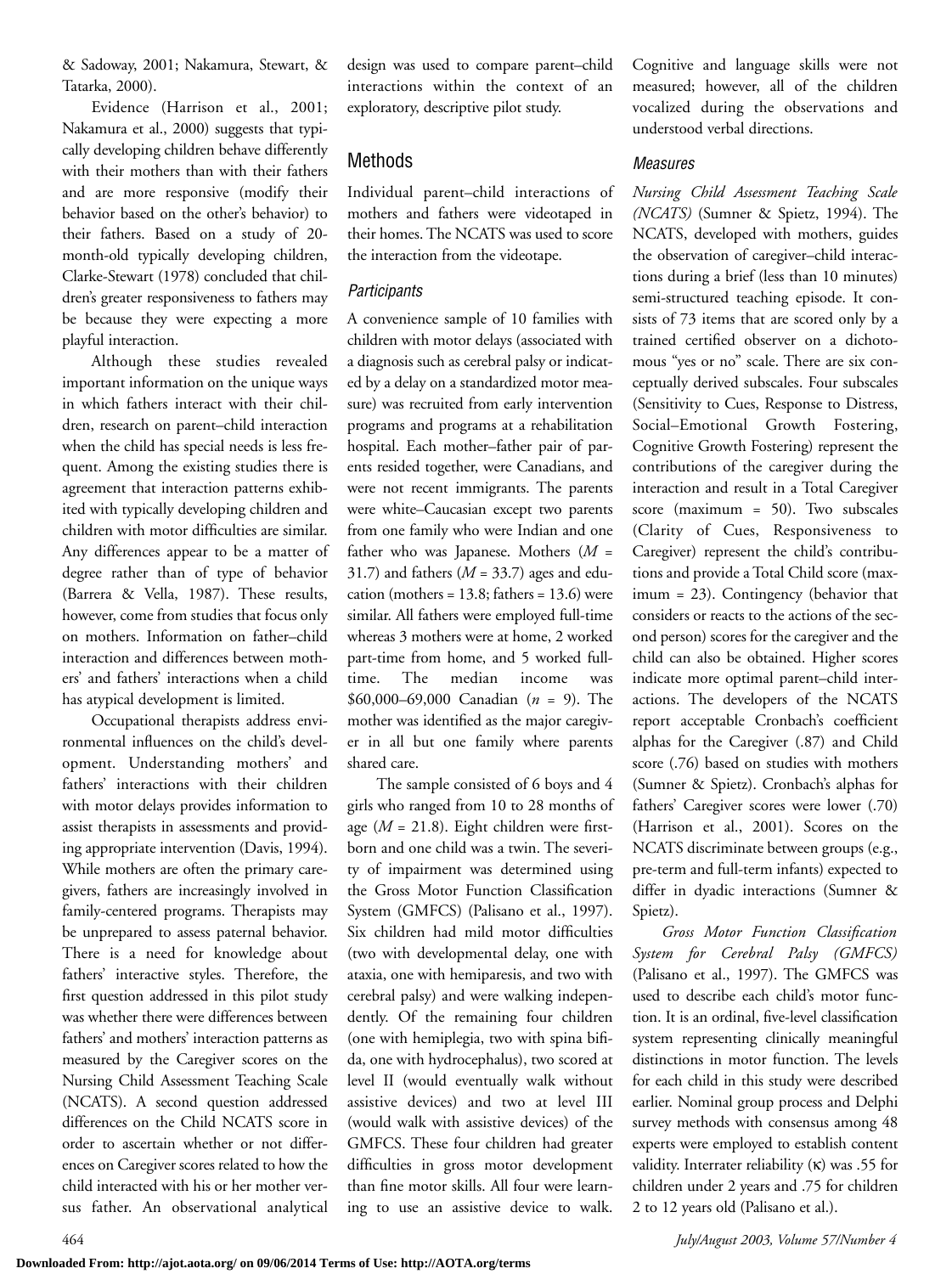#### *Procedure*

Approval from the health region ethics board was obtained. All observations took place in participants' homes except two that were completed at a hospital. Parents gave consent prior to data collection. One parent then taught the child to play with a toy while being videotaped. The second parent completed a demographic form in a separate room. The parents then switched tasks. The order of observation of the parents was counterbalanced across participants to control for any order effects of having the child interact first with mother or father. Each parent selected one task that was new for the child and a little above of the child's current developmental skills from a standardized list (e.g., stringing beads, turning pages in a book, zipping a zipper). Each parent did a different activity with the child. Immediately after the taping session, the first author scored the child's gross motor function using the GMFCS. The videotape was used to score the parent interacting with the child for the NCATS. A second certified rater, blind to the purpose of the study, scored 25% of the videotapes to ensure consistent rating. The mean percentage of point-by-point agreement was 87.2% (range = 81%–90%).

#### **Results**

Mothers scored statistically significantly higher than fathers on the Caregiver score,  $t(9) = 3.83, p = .004$  (Table 1) with a medium effect size (0.73). A paired *t* test was used as both parents were interacting with the same child. A planned second *t* test to examine the difference between Child scores when interacting with mothers versus fathers was not needed as the means were identical. To identify differences between parents on the Caregiver subscales, paired *t* tests were done for 4 subscales (Social–Emotional Growth Fostering was excluded as means were identical) with Bonferroni correction,  $\alpha$  = .01. Fathers scored significantly lower than mothers on the Caregiver Contingency scale [*t* (9) = 3.56,  $p = .006$ , and on the Cognitive Growth Fostering subscale,  $t(9) = 5.66$ ,  $p <$ .001. It was noted that 8 of the 10 mothers had Caregiver scores at (*n* = 3) or below the

#### **Table 1. Participants' Total and Subscale Scores on the NCATS**

| <b>NCATS</b> subscales          | <b>Fathers</b> |       | <b>Mothers</b> |       |
|---------------------------------|----------------|-------|----------------|-------|
|                                 | Mean           | (SD)  | Mean           | (SD)  |
| Caregiver                       |                |       |                |       |
| Sensitivity to Cues             | 8.4            | (0.7) | 8.8            | (1.1) |
| <b>Response to Distress</b>     | 8.5            | (1.8) | 9.6            | (1.3) |
| Social-Emotional Growth Foster* | 7.2            | (1.0) | 7.2            | (1.4) |
| Cognitive Growth Fostering*a    | 10.1           | (2.0) | 12.3           | (2.2) |
| Total Caregiver*b               | 34.2           | (3.0) | 37.9           | (2.6) |
| Caregiver Contingency *c        | 11.7           | (1.6) | 14.2           | (2.0) |
| Child                           |                |       |                |       |
| <b>Clarity of Cues</b>          | 9.2            | (0.9) | 8.9            | (1.1) |
| Responsiveness to Caregiver     | 7.6            | (0.8) | 7.9            | (1.4) |
| <b>Total Child</b>              | 16.8           | (1.3) | 16.8           | (2.3) |
| <b>Child Contingency</b>        | 6.8            | (0.8) | 7.2            | (1.2) |
|                                 |                |       |                |       |

\* means were identical, no statistical analysis was needed

 $*$ a indicates significant difference,  $t(9) = 5.66$ ,  $p < .001$ 

\*b indicates significant difference,  $t(9) = 3.83$ ,  $p = .004$ 

\*c indicates significant difference,  $t(9) = 3.56$ ,  $p = .006$ 

"worrisome" score (39) (Sumner & Spietz, 1994) for children this age. Normative cutoffs are not available for fathers.

#### **Discussion**

The results of this pilot study with a small number of parents revealed statistically significant differences in scores on the NCATS between mothers and fathers while interacting with their children with motor delays. Similar to another study that used the NCATS to observe parents with typically developing children (Harrison et al., 2001), the mothers obtained more optimal scores on Caregiver, Cognitive Growth Fostering, and Contingency scales. Thus the differences between parents in this study may reflect stable characteristics of mothers and fathers.

Fathers' lower scores on the Cognitive Growth Fostering subscale may be due to different communication styles. This subscale includes items that describe communication style such as "caregiver uses explanatory verbal style more than imperative style in teaching the child" and "caregiver gives clear and unambiguous directions." Marcos (1995) reported that while mothers produced more descriptions of objects, actions, and person, fathers communicated more instructions and requests. Le Chanu and Marcos (1994) found that fathers are less likely to adjust their speech to their child's developmental level.

Fathers also scored significantly lower than mothers on the Caregiver Contingency scale that includes items such as "caregiver pauses when child initiates behaviors" and "caregiver allows non-task manipulation of task materials." Lower fathers' scores are consistent with other studies (Harrison et al., 2001; Kornhaber & Marcos, 2000; Nakamura et al., 2000). This difference between parents may be related to fathers' task orientation. A father who wants his child to learn the task may not pause when the child is off-task or wants to explore the materials.

The mean Total Caregiver scores in this study (*M* for mothers = 37.9; for fathers = 34.2) are lower than those reported in the literature for parents of typically developing children (*M* for mothers = 44.5; for fathers = 37. 6; Harrison et al., 2001). Mothers in this study scored similarly to Canadian mothers of 12-month-old preterm children (*M* = 38.4) (Harrison & Magill-Evans, 1996), mothers of 12 month-old children with motor impairments (*M* = 36.0), and mothers of 16 month-old children with developmental delays (*M* = 35.7) (Shonkoff, Hauser-Cram, Krauss, & Upshur, 1992).

Lower Caregiver scores on the NCATS may not indicate problematic dyadic interaction. Teaching a child something new places stress on the interactive system (Sumner & Spietz, 1994). It may be even more stressful for parents of children with motor delays due to the child's limited skills or because of the parent's concern that this will be yet another task that is too hard for the child. The result may be a parent who focuses on the task and persists so the child can learn the task, behaviors that would decrease NCATS scores.

*The American Journal of Occupational Therapy* 465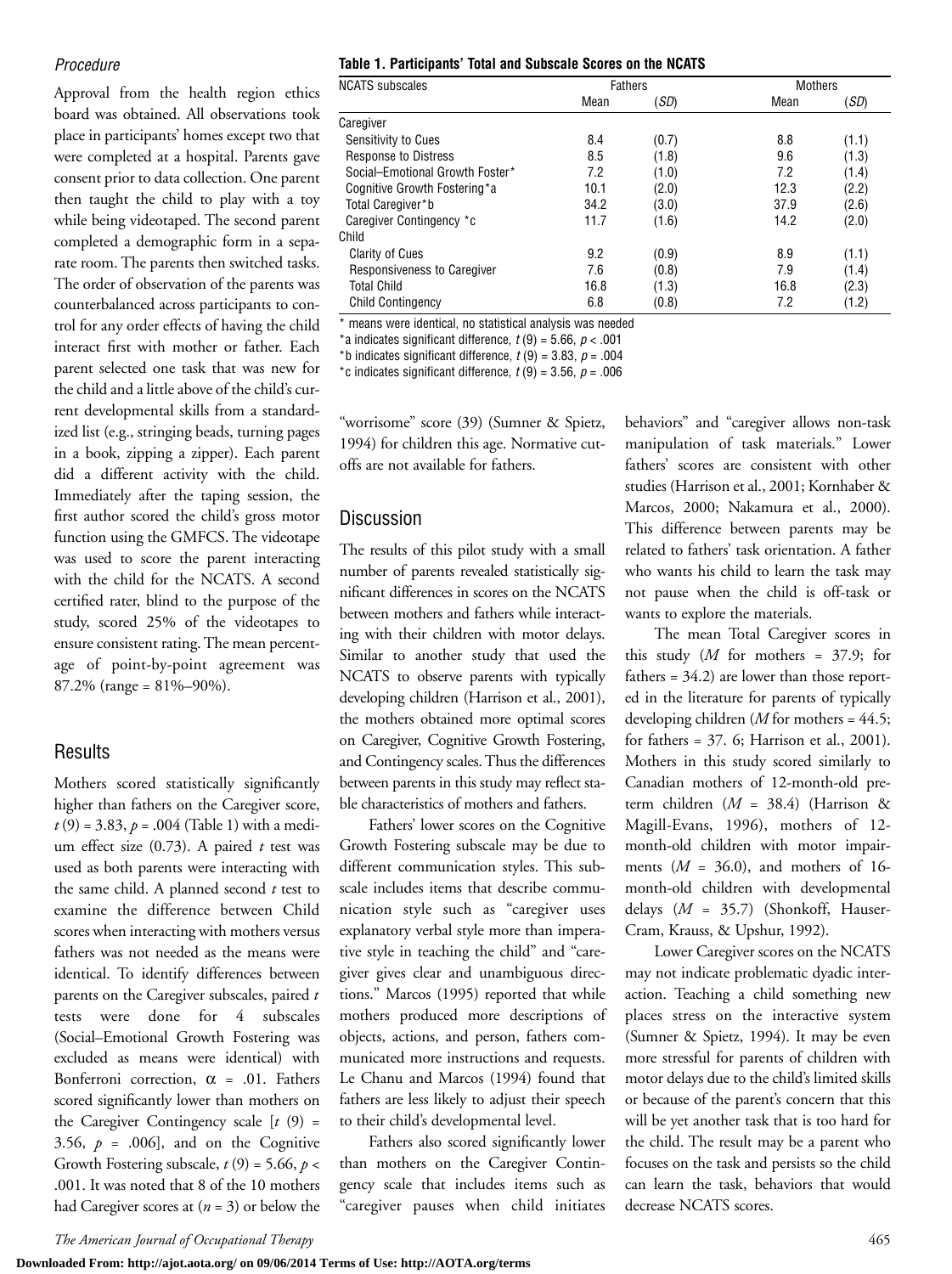The children in this study obtained similar Total Child scores whether interacting with their mothers or their fathers and their scores were similar to children in the normative database with no "worrisome" scores (Sumner & Spietz, 1994). Thus, the parents' lower scores cannot be explained by the children being less responsive or less clear in the messages they send to the parents.

The results of this study are limited by several factors, the most important being the small sample size with heterogeneous participants. The small sample did not allow an examination of the complex intercorrelations that can be assumed to exist in family data. A sample of convenience introduces selection biases as participants may have different interactions than those who did not participate. Development of the NCATS was based on mother–child dyads and may not capture fathers' unique interactions. There is no available standardized measure based on observations of fathers' interactive behavior.

To build on this pilot study, future research should employ a larger sample size, a range of severity levels, and a combination of methodologies including naturalistic observation such as that used by Larson (2000) with mothers. Observing early intervention providers interacting with the child would determine if their interactions reflect the same characteristics as the parents and allow exploration of behaviors attributable to modeling by service providers. The most optimal patterns for interactions with children with motor delays need to be identified.

#### Conclusion

This pilot study found statistically significant differences between mothers and fathers in how they interact with their child when teaching new tasks as measured by the Nursing Child Assessment Teaching Scale. Both parents obtained lower Caregiver scores than those reported for parents interacting with typically developing children; an awareness of these interaction differences may enhance early intervention programs. Information from observations of parent–child dyads during a

teaching episode is critical because as part of our practice we often encourage parents to teach their child new things. The Caregiver cutoff score for "worrisome" levels of interaction (Sumner & Spietz, 1994) was established with mothers and typically developing children. Health care professionals using the NCATS to evaluate parents interacting with a child with motor delays should interpret the cutoffs with caution to ensure that they do not over-identify parents in need of assistance.**▲**

#### Acknowledgments

This study was completed in partial fulfillment of requirements for a master's in occupational therapy at the University of Alberta for the first author. We acknowledge the contribution of Drs. Johanna Darrah and Nicole Letourneau, and particularly the parents and their children. The first author acknowledges funding from the State Scholarships Foundation in Greece.

#### References

- Bailey, W. T. (1994). A longitudinal study of fathers' involvement with young children: Infancy to age 5 years. *Journal of Genetic Psychology, 155,* 331–339.
- Barnard, K. E., Hammond, M. A., Booth, C. L., Bee, H. L., Mitchell, S. K., & Spieker, S. J. (1989). Measurement and meaning of parent–child interaction. In F. Morrison, C. Lord, & D. Keating (Eds.), *Applied developmental psychology* (Vol. 3, pp. 39–80). New York: Academic Press.
- Barrera, M. E., & Vella, D. M. (1987). Disabled and nondisabled infants' interactions with their mothers. *American Journal of Occupational Therapy, 41,* 168–172.
- Brophy-Herb, H. E., Gibbons, C., Omar, M. A., & Schiffman, R. F. (1999). Lowincome fathers and their infants: Interactions during teaching episodes. *Infant Mental Health Journal, 20,* 305–321.
- Cabrera, J. N., Tamis-LeMonda, C. S., Bradley, R. H., Hofferth, S., & Lamb, M. E. (2000). Fatherhood in the twenty-first century. *Child Development, 71,* 127–131.
- Clarke-Stewart, K. A. (1978). And daddy makes three: The father's impact on mother and young child. *Child Development, 49,* 466–475.
- Conner, D. B., Knight, D. K., & Cross, D. R. (1997). Mothers' and fathers' scaffolding of their 2-year-olds during problem solving and literacy interactions. *Journal of Developmental Psychology, 15,* 323–338.
- Davis, W. (1994). Use of the Nursing Child Assessment Teaching Scale in occupational therapy. *NCAST National News, 10*(1), 1–2, 7–8.
- Girolametto, L. E., & Tannock, R. (1994). Correlates of directiveness in the interactions of fathers and mothers of children with developmental delays. *Journal of Speech & Hearing Research, 37,* 1178–1203.
- Harrison, M. J., & Magill-Evans, J. (1996). Mother and father interactions over the first year with term and preterm infants. *Research in Nursing & Health, 19,* 451–459.
- Harrison, M. J., Magill-Evans, J., & Sadoway, D. (2001). Scores on the Nursing Child Assessment Teaching Scale for father–toddler dyads. *Public Health Nursing, 18,* 94–100.
- Kornhaber, M., & Marcos, H. (2000). Young children's communication with mothers and fathers: Functions and contents. *British Journal of Developmental Psychology, 18,* 187–210.
- Lamb, M. E. (1997). The development of father–infant relationships. In M. E. Lamb (Ed.), *The role of the father in child development* (3rd ed., pp. 104–120). New York: Wiley.
- Larson, E. (2000). The orchestration of occupation: The dance of mothers. *American Journal of Occupational Therapy, 54,* 269–280.
- Le Chanu, M., & Marcos, H. (1994). Father–child and mother–child speech: A perspective on parental roles. *European Journal of Psychology of Education, 1,* 3–13.
- Marcos, H. (1995). Mother–child and father–child communication in the second year: A functional approach. *Early Development & Parenting, 4*(2), 49–61.
- McGrath, M. M., & Sullivan, M. C. (1999). Medical and ecological factors in estimating motor outcomes of preschool children. *Research in Nursing Health, 22,* 155–167.
- Moore, J. B., Saylor, C. F., & Boyce, G. C. (1998). Parent–child interaction and developmental outcomes in medically fragile, high-risk children. *Children's Health Care, 27,* 97–112.
- Nakamura, W. M., Stewart, K. B., & Tatarka,